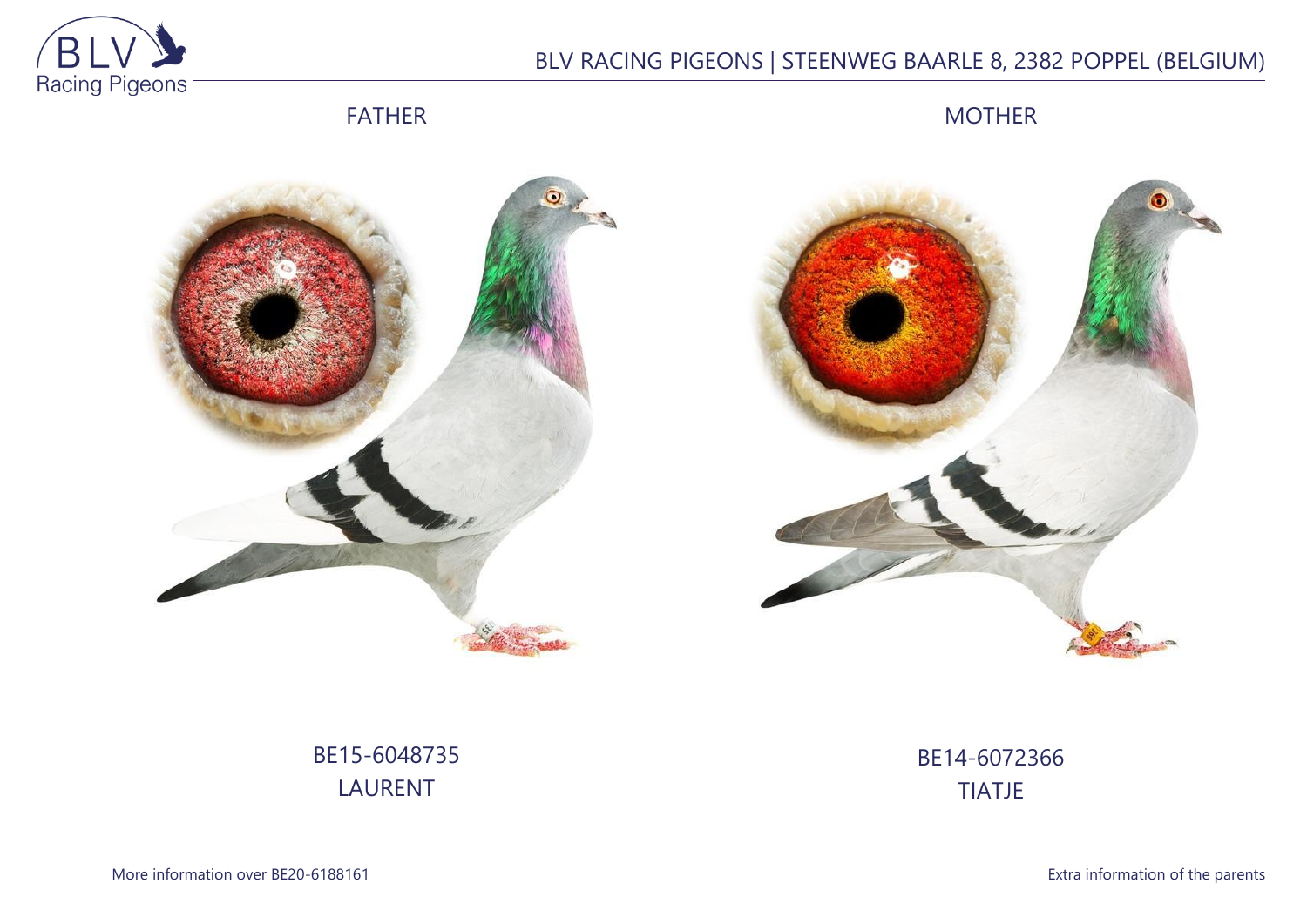

### BLV RACING PIGEONS | STEENWEG BAARLE 8, 2382 POPPEL (BELGIUM)





| 6048735-15                                                                                                                                                              | Laurent                                                                                                                                                                                                                                                           |                                                                                                                                      |                                                                                                                                     |
|-------------------------------------------------------------------------------------------------------------------------------------------------------------------------|-------------------------------------------------------------------------------------------------------------------------------------------------------------------------------------------------------------------------------------------------------------------|--------------------------------------------------------------------------------------------------------------------------------------|-------------------------------------------------------------------------------------------------------------------------------------|
| Vader van:<br>10. Nat. Chateauroux<br>53. Nat. Argenton<br>60. Nat. Chateauroux<br>89. Nat. Chateauroux<br>91.Nat. Bourges                                              | $V·6062058-13$<br>Johan<br>Broer Laura, 1e Nat.<br>Bourges                                                                                                                                                                                                        | $V: 6033129 - 07$<br>Rony<br>Zoon Kaasboer<br>Vader Laura, 1e Nat.bourge<br>M:6259169-08<br>Erna<br>Rechtstreeks L.B.J.<br>Geerinckx | IV: 6335690-98<br>*KAASBOER* superkweker<br>M: 6307210-04<br>Grootmoeder Laura<br>$V: 6054295-05$<br>M: 6054214-05<br>Chateaurouxke |
| 6072393-14<br>Barabas<br>Grootvader van:<br>10. Nat. Chateauroux<br>53. Nat. Argenton<br>60. Nat. Chateauroux<br>89. Nat. Chateauroux<br>91. Nat. Bourges               | M: 6023341-12<br>Natalie                                                                                                                                                                                                                                          | $V: 6297742 - 10$<br>Dirk Van Dyck<br>zomerjong                                                                                      | V: 6086300-03<br>M: 6453372-05                                                                                                      |
|                                                                                                                                                                         |                                                                                                                                                                                                                                                                   | M:2035886-09<br>Barbara<br>1ste prov. Montlucon<br>1ste prov. Vierzon                                                                | V: 2079799-05<br>Polleke<br>M: 6307259-04<br>moeder Barbara                                                                         |
| M: 6072342-14<br>Hema<br>Zus Laura<br>(Gr) moeder van<br>10. Nat. Chateauroux<br>28. Nat. Argenton<br>36. Nat. Chateauroux<br>53. Nat. Argenton<br>60. Nat. Chateauroux | 6033129-07<br>Rony<br>Zoon Kaasboer<br>Vader Laura,1e Nat.bourge<br>Volle broer BE07-6033018<br>moeder Amalia 1Nat Asd 11<br>moeder Nikolaas1Nat Asd<br>13<br>M: 6259169-08<br>Ema<br>Rechtstreeks L.B.J.<br>Geerinckx<br>Moeder Laura 1e Nat.<br>Bourges in 2010 | $\nabla 6335690-98$<br>"KAASBOER" superkweker<br>vader en grootvader van<br>verschillende topduiven                                  | 6235626-92<br>I۷۰<br>Blauw<br>M: 6404318-96<br><b>BLAUW</b>                                                                         |
|                                                                                                                                                                         |                                                                                                                                                                                                                                                                   | M-6307210-04<br>Grootmoeder Laura<br>Grootmoeder Palme d'Or<br>Halfzus Gaston, Olympiade                                             | V: 6480508-00<br>Blauw<br>M: 6352928-99<br>Blauw                                                                                    |
|                                                                                                                                                                         |                                                                                                                                                                                                                                                                   | $\nabla 6054295-05$<br>Late Witte Willy                                                                                              | 6354241-02<br>IV:<br>Wittekop Sylvester<br>M: 6185637-98<br>Willyke                                                                 |
|                                                                                                                                                                         |                                                                                                                                                                                                                                                                   | M6054214-05<br>Chateaurouxke<br><b>Blois 1/627d</b><br>Blois 2/2135 prov.                                                            | V: 6278009-95<br>Vale 009 Superkweker<br>6541152-00<br>M:<br>Wittekopje ijzeren                                                     |

| 6072366-14                                                                                                                                                                                       | <b>Tiatje</b>                                                                                                                                                                                          |                                                                                                                                                                                    |
|--------------------------------------------------------------------------------------------------------------------------------------------------------------------------------------------------|--------------------------------------------------------------------------------------------------------------------------------------------------------------------------------------------------------|------------------------------------------------------------------------------------------------------------------------------------------------------------------------------------|
| Moeder van:                                                                                                                                                                                      | $-6112227 - 09$                                                                                                                                                                                        | $V·6255007-03$                                                                                                                                                                     |
| 10. Nat. Chateauroux<br>53. Nat. Argenton<br>60.Nat. Chateauroux<br>89. Nat. Chateauroux                                                                                                         | <b>WHite Eye</b><br>kleinzoon "Den 500"                                                                                                                                                                | zoon "Den 500"<br>M:6379496-02                                                                                                                                                     |
| 91. Nat. Bourges                                                                                                                                                                                 |                                                                                                                                                                                                        | Goovaerts jozef                                                                                                                                                                    |
| 6115503-11<br>Daniel<br>De Belser Johan<br>Vader van BE12-6023284<br>Jetie<br>1e Prov.La Souterraine<br>40e Nat. La Souterraine<br>18e Prov. Poitiers<br>60e Prov. Argenton<br>75e Prov. Bourges | M: 6257007-03<br>Kleindochter KAASBOER<br>Moeder "Asduifke 2005"<br>1° Asduif Union Antwerpen<br>1° Asduif De Reisduif<br>Beste Jonge duif 2005 !<br>Grmoeder 456/10 Vanlint<br>1° Prov Argenton 2183d | $V: 6183100-02$<br>Gust<br>zoon Kaasboer<br>Grootvader van<br>M-6480541-00<br>Blauw<br>Van de Wouwer Gaston                                                                        |
| M: 6177661-08<br>Tia kl. dochter KAASB<br>Moeder van BE12-6023284<br>2e Nat. La Souterrainne<br>11e Nat. Guéret<br>28e Nat. Argenton<br>42e Nat. Bourges<br>64e Nat. Châteauroux                 | 6257098-03<br>Rik<br>Zoon Kaasboer<br>Vader van Tia<br>Vader BE09-6111515<br>Grootvader "Gaston"<br>Olympiadeduif Uwe Berg<br>Grootvader Jetje                                                         | $\nabla 6335690-98$<br>"KAASBOER" superkweker<br>vader en grootvader van<br>verschillende topduiven<br>M:6407575-97<br>Blauw<br>Superkweekduivin<br><b>Henderickx Bart Berlaar</b> |
|                                                                                                                                                                                                  | M: 6242318-07<br>Beja<br>Leo Verhaegen<br>Moeder van Tia<br>Moeder BE09-6111515<br>Grootmoeder van Jetje<br>BE12-6023284                                                                               | $\nabla 6358919-04$<br>M6110267-06                                                                                                                                                 |
|                                                                                                                                                                                                  |                                                                                                                                                                                                        |                                                                                                                                                                                    |

|  | $\int_{M: 6346093-01}^{V: 6485500-00}$ |
|--|----------------------------------------|

V: 6335690-98<br>\*KAASBOER\* superkweker<br>M: 6345097-00 Blauw 6471276-96 Blauw M: 6243346-99 Blauw V: 6235626-92<br>Blauw<br>M: 6404318-96<br>BLAUW V: 6450252-97<br>Marcel Cortens<br>M: 6370004-95<br>Dikke Blauw Gaston 6236145-02 M: 6390125-99 V: 6160193-01 M: 6358966-04

**Hok Van de Wouwer** Melkouwen 8 - 2590 Berlaar (Belgium)

Vande Wouwer Kurt



Vande Worwer Kurk

More information over BE20-6188161 **Extra information of the parents** Extra information of the parents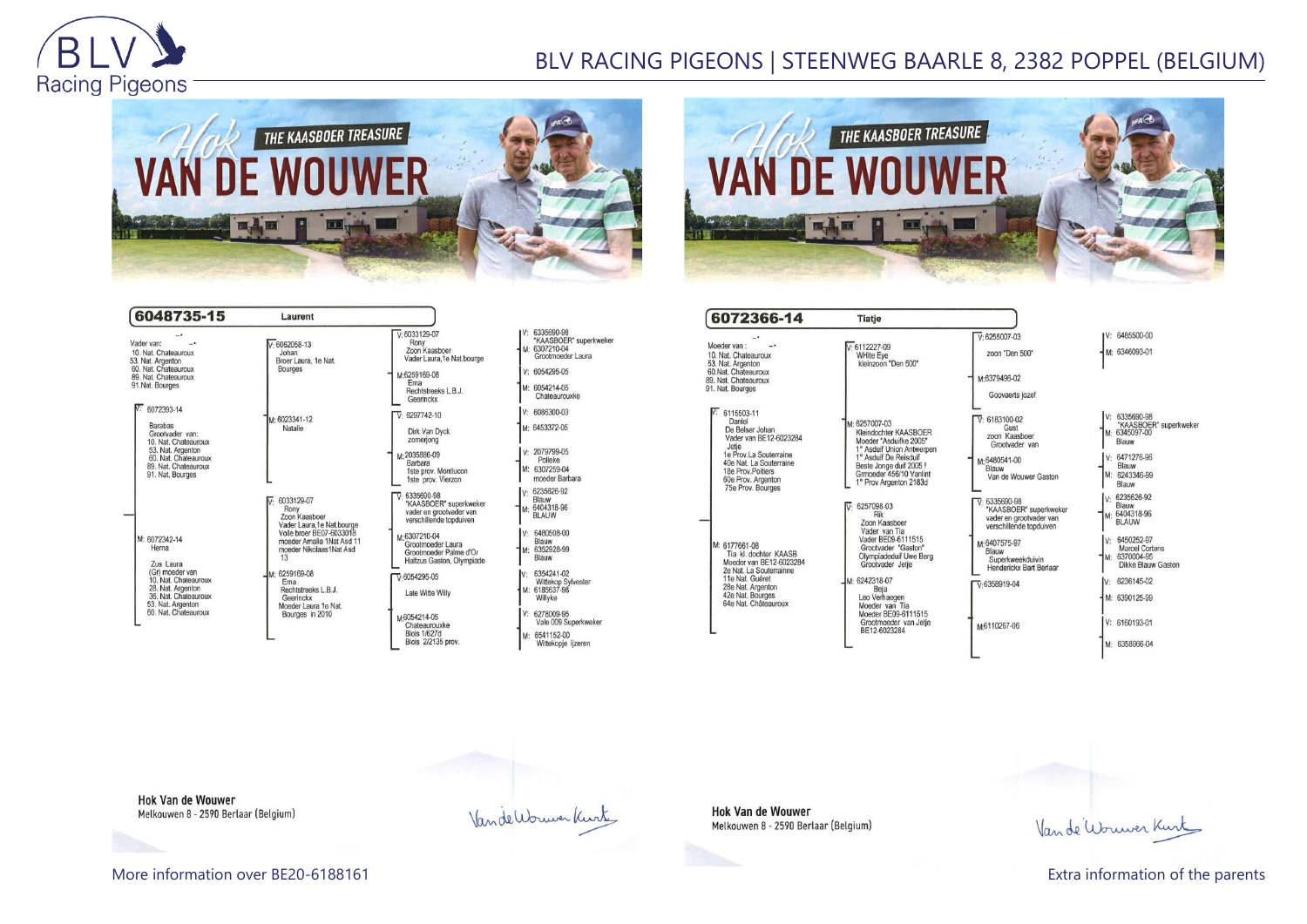

#### BLV RACING PIGEONS | STEENWEG BAARLE 8, 2382 POPPEL (BELGIUM)

### MORE INFO OF 6048735/2015

Supreme breeding cock & father of **- 'Leyla' 019/16 5. prov. Blois - 1,581 birds 2018 9. prov. Vierzon – 217 birds 10. Nat. Zone / 53. Nat. Argenton - 11,506 birds 2017 15. Nat. Zone / 60. Nat. Chateauroux - 20,522 birds 2019 19. Nat. Zone / 89. Nat. Chateauroux - 18,799 birds 2018 21. Nat. Zone / 91. Nat. Bourges - 28,078 birds 2016 30. Nat. Zone / 91. Nat. Chateauroux - 14,955 birds 2017 55. Nat. Zone / 120. Nat. Bourges - 24,055 birds 2019 75. Nat. Zone / 401. Nat. Bourges – 5,831 birds 2018 97. Nat. Zone Chateauroux - 2,157 birds 2018 370. Nat. Issoudun – 8,248 birds 2019 424. Nat. Argenton – 5,782 birds 2018 582. Nat. Gueret – 5,331 birds 2018 Also 4.-6.-9.-9. in small middle dist. racing 58. prov. Gien - 5,470 birds 2016 77. prov. Vierzon – 1,889 birds 2017 79. prov. Bourges – 1,371 birds 2017 98. prov. Blois - 2,661 birds 2017 - 'Laurette' 349/17 1. Noyon – 976 birds 2. Nat. Zone Chateauroux – 8,486 birds 2018 10. Nat. Chateauroux - 27,081 birds 7. prov. Vierzon – 217 birds 2019 91. Nat. Chateauroux - 2,850 birds 2019 63. Nat. Zone / 131. Nat. Bourges - 38,456 birds 2017 55. Nat. Zone / 186. Nat. Argenton - 19,859 birds 2018 84. Nat. Zone / 255. Nat. Chateauroux - 18,499 birds 2017 297. Nat. Argenton – 3,322 birds 2018 58. prov. Vierzon - 2,288 birds 2019 75. prov. Bourges - 3,201 birds 2018 - BE18-6063747 92. prov. Chevrainvilliers – 5,197 birds 2018 346. Nat. Chateauroux – 17,281 birds 2018 493. Nat. Argenton – 16,496 birds 2018 20. Gien – 914 birds … 45. Melun – 725 birds - BE19-6038019 502. Nat. Zone Argenton – 8,123 birds 2020 647. Nat. Chateauroux – 22,476 birds 2019**

#### MORE INFO OF 6072366/2014

**Never raced, summer youngster 2014 Mother of Leyla' 019/16 5. prov. Blois - 1,581 birds 2018 9. prov. Vierzon – 217 birds 10. Nat. Zone / 53. Nat. Argenton - 11,506 birds 2017 15. Nat. Zone / 60. Nat. Chateauroux - 20,522 birds 2019 19. Nat. Zone / 89. Nat. Chateauroux - 18,799 birds 2018 21. Nat. Zone / 91. Nat. Bourges - 28,078 birds 2016 30. Nat. Zone / 91. Nat. Chateauroux - 14,955 birds 2017 55. Nat. Zone / 120. Nat. Bourges - 24,055 birds 2019 75. Nat. Zone / 401. Nat. Bourges – 5,831 birds 2018 97. Nat. Zone Chateauroux - 2,157 birds 2018 370. Nat. Issoudun – 8,248 birds 2019 424. Nat. Argenton – 5,782 birds 2018 582. Nat. Gueret – 5,331 birds 2018 Also 4.-6.-9.-9. in small middle dist. racing 58. prov. Gien - 5,470 birds 2016 77. prov. Vierzon – 1,889 birds 2017 79. prov. Bourges – 1,371 birds 2017 98. prov. Blois - 2,661 birds 2017 Mother of 'Laurette' 349/17 1. Noyon – 976 birds 2. Nat. Zone Chateauroux – 8,486 birds 2018 10. Nat. Chateauroux - 27,081 birds 7. prov. Vierzon – 217 birds 2019 91. Nat. Chateauroux - 2,850 birds 2019 63. Nat. Zone / 131. Nat. Bourges - 38,456 birds 2017 55. Nat. Zone / 186. Nat. Argenton - 19,859 birds 2018 84. Nat. Zone / 255. Nat. Chateauroux - 18,499 birds 2017 297. Nat. Argenton – 3,322 birds 2018 58. prov. Vierzon - 2,288 birds 2019 75. prov. Bourges - 3,201 birds 2018 Mother of BE18-6063747 20. Gien – 914 birds 45. Melun – 725 birds 92. prov. Chevrainvilliers – 5,197 birds 2018 346. Nat. Chateauroux – 17,281 birds 2018 493. Nat. Argenton – 16,496 birds 2018 Mother of BE19-6038019 502. Nat. Zone Argenton – 8,123 birds 2020**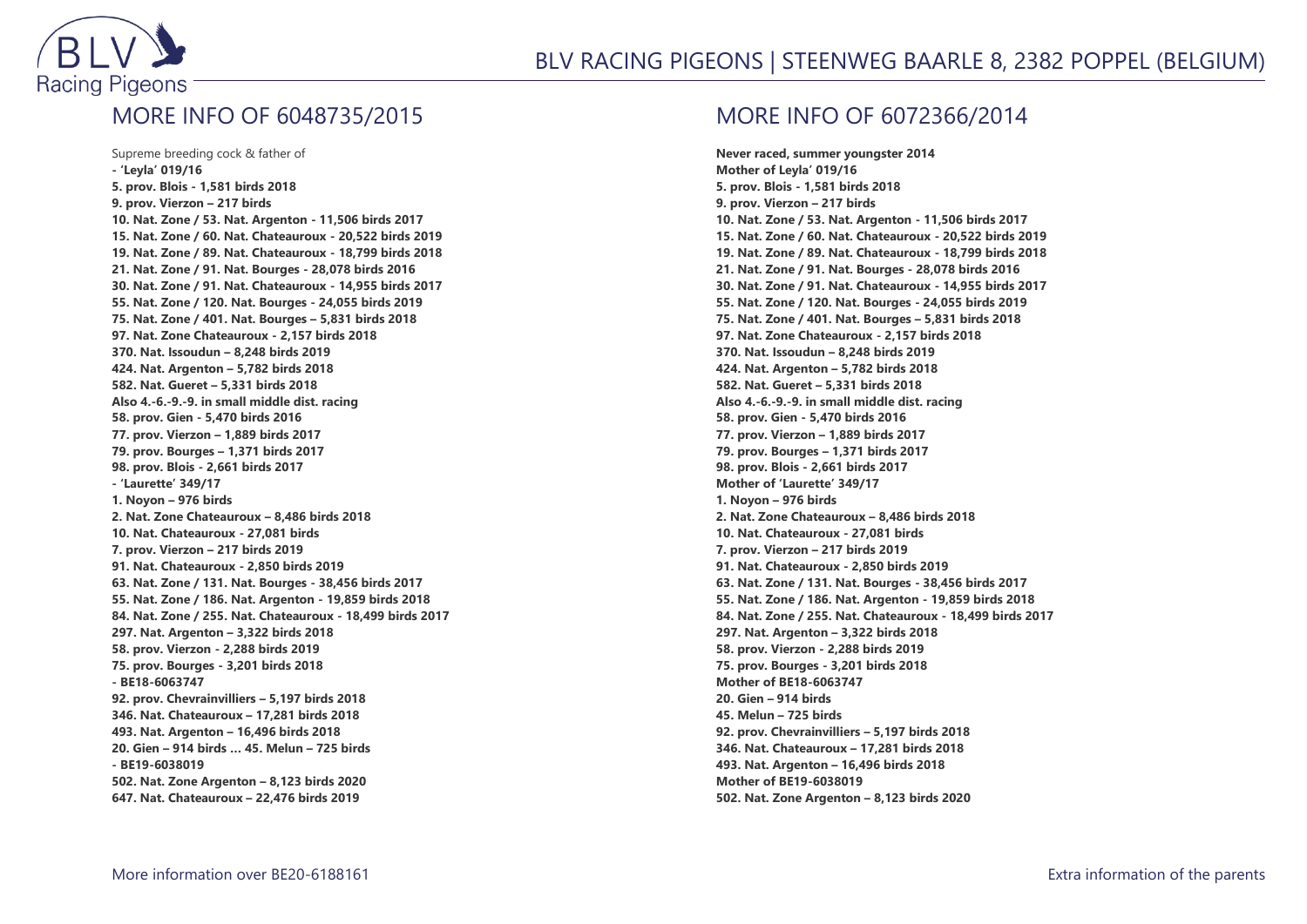

**- FATHER IS 'BARABAS', BRED FROM BROTHER 'LAURA' X DAUGHTER 'BARBARA'** Full brother to mother of the toppers **- 'Norry's Girl 787' BE18-6063787 26. Nat. Zone Issoudun – 3,129 birds 2020 104. Nat. Issoudun – 10,603 birds 52. Nat. Zone Bourges - 7,514 birds 2018 298. Nat. Bourges – 23,854 birds 64. Nat. Chateauroux - 2,850 birds 2019 70. Nat. Zone Limoges – 5,115 birds 2020 262. Nat. Limoges - 15,979 birds - BE16-6023133 28. Nat. Argenton - 3,322 birds 2018 36. Nat. Chateauroux - 1,712 birds 2017** Full brother to BE14-6072247 **36. Nat. Zone Brive – 2,757 birds / 133. Nat. 5,952 birds 2016 66. Nat. Zone Chateauroux – 1,971 birds / 247. Nat. 6,850 birds 2015 95. Nat. Zone Argenton – 3,629 birds / 177. Nat. - MOTHER IS 'HERNA', FROM TOP PAIRING 'RONY' X 'GEERINCKX 169' Current 2020 super breeder VD Wouwer Offspring wins at least 36x top 100 Nat. Zone/prov. 1. Noyon – 976 birds 5. prov. Blois - 1,581 birds 2018 7. prov. Vierzon – 217 birds 2019 9. prov. Vierzon – 217 birds 10. Nat. Chateauroux - 27,081 birds 28. Nat. Argenton - 3,322 birds 2018 36. Nat. Chateauroux - 1,712 birds 2017 53. Nat. Bourges – 22,506 birds 60. Nat. Chateauroux - 20,522 birds 2019 64. Nat. Chateauroux - 2,850 birds 2019 53. Nat. Argenton - 11,506 birds 2017 89. Nat. Chateauroux - 18,799 birds 2018 91. Nat. Bourges - 28,078 birds 2016 91. Nat. Chateauroux - 14,955 birds 2017 91. Nat. Chateauroux - 2,850 birds 2019 104. Nat. Issoudun – 10,603 birds 120. Nat. Bourges - 24,055 birds 2019 131. Nat. Bourges - 38,456 birds 2017** Full sister to the toppers **- 'Laura' 1. Nat. Bourges 2010 - 17,061 birds & fastest from 39,577 birds 7. prov. Bourges - 2,312 birds 74. Nat. Bourges - 37,357 birds**

**647. Nat. Chateauroux – 22,476 birds 2019 1012. Nat. Argenton – 6,647 birds 2019 Full sister to 'Jetje' 1. prov. La Souterraine YL - 1,588 birds 2013 / 40. Nat. 11,236 birds 23. Nat. Zone Poitiers - 2,108 birds 2014 / 157. Nat. 12,379 birds 67. s-Nat. Vierzon - 10,480 birds 2014 72. Nat. Zone Argenton YL - 4,007 birds 2013 / 178. Nat. 22,463 birds 82. Nat. Zone Bourges YL - 2,882 birds 2013 / 209. Nat. 11,883 birds 120. Nat. Zone Bourges YL - 3,493 birds 2013 / 353. Nat. 13,588 birds 263. Nat. Zone La Souterraine - 6,618 birds / 627. Nat. 19,155 birds 290. Nat. Zone Bourges - 4,783 birds 2014 - FATHER IS 'DANIEL', FROM DAUGHTER 'GUST' SON 'DE KAASBOER' Half brother to '134/05' 1. acebird Union Antwerpen 1. acebird De Reisduif Winner of 10x in the best 10% 'Gust' is g.father of winner 3. Nat. Bourges 2009 - 37,357 birds 'Gust' is g.father of '134/05' 1. acebird Union Antwerpen 1. acebird De Reisduif Winner of 10x in the best 10% 'Gust' is g.father of 'Lopke' Winner of 3x top 65 Nat. Zone Father of 3x top 100 Nat. Zone 'Gust' is son of the amazing 'Kaasboer' Famous base breeder Gaston Van De Wouwer 'Kaasboer' descendants most impressive victories 3x Olympiad bird … at least 3x 1. Nat. acebird KBDB Winner of at least 16x 1. National … at least 2x Car winners in SAMDPR Hebei Movie-TV Race China 2013 OLR China - MOTHER IS 'TIA', GREAT RACER & BREEDER FROM 'RIK' X 'BEJA' Winner of 2. prov. / 2. Nat. La Souterraine - 3,562 birds 2011 2. prov. Montlucon – 1,260 birds 5. prov. / 11. Nat. Guéret - 2,953 birds 2010 5. prov. Châteauroux - 2,055 birds 2011 / 64. Nat. 20,517 birds 15. s-Nat. Vierzon - 11,062 birds 2011 22. Nat. Zone Bourges - 9,146 birds 2010 / 42. Nat. 22,476 birds 26. s-Nat. Vierzon - 8,869 birds 2010 28. Nat. Argenton - 6,444 birds 2009 Also winner 321.-379.-520.-596.-635.-695. National**